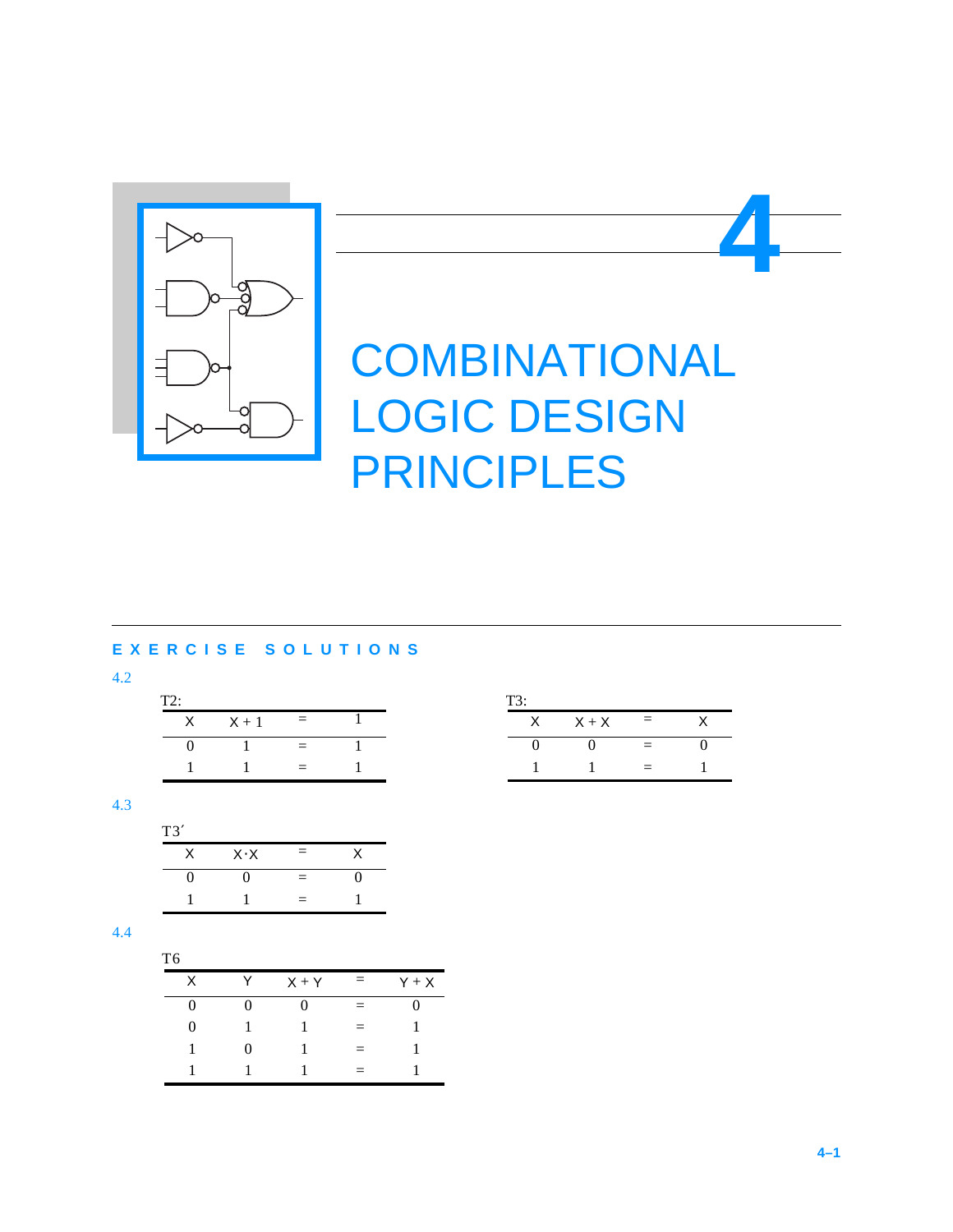## **4–2** DIGITAL CIRCUITS

 $0 (A4')$ 

- 4.5 The original expression assumes precedence of over  $+$ , that is, the expression is  $X + (Y \cdot Z)$ . The parenthesization must be retained for the correct result,  $X'·(Y' + Z')$ , or the precedence must be swapped.
- 4.6 The answers for parts (a), (b), (c) are as follows.

 $W \cdot X \cdot Y \cdot Z \cdot (W \cdot X \cdot Y \cdot Z' + W \cdot X' \cdot Y \cdot Z + W' \cdot X \cdot Y \cdot Z + W \cdot X \cdot Y' \cdot Z)$ 

 $= W\cdot X\cdot Y\cdot Z\cdot W\cdot X\cdot Y\cdot Z'\n + W\cdot X\cdot Y\cdot Z\cdot W\cdot X'\cdot Y\cdot Z\n + W\cdot X\cdot Y\cdot Z\n + W\cdot X\cdot Y\cdot Z + W\cdot X\cdot Y\cdot Z\cdot W\cdot X\cdot Y'\cdot Z\cdot (T8)$ 

 $= 0 + 0 + 0 + 0$  (T6', T5', T2')

$$
\mathcal{L}_{\mathcal{A}}\mathcal{L}_{\mathcal{A}}=\mathcal{L}_{\mathcal{A}}\mathcal{L}_{\mathcal{A}}
$$

| 4.7 | (a) | X Y Z                                                | F                | (b) | W X Y Z                              |                   |                  | F                |
|-----|-----|------------------------------------------------------|------------------|-----|--------------------------------------|-------------------|------------------|------------------|
|     |     | $\overline{0}$<br>$0\quad 0$                         | $\boldsymbol{0}$ |     | $0\ 0\ 0\ 0$                         |                   |                  | $\mathbf{1}$     |
|     |     | $\boldsymbol{0}$<br>0<br>$\mathbf{1}$                | $\,1\,$          |     | $\boldsymbol{0}$<br>0                | $\boldsymbol{0}$  | $\mathbf 1$      | $\mathbf 1$      |
|     |     | $\boldsymbol{0}$<br>$\,1\,$<br>$\boldsymbol{0}$      | $\mathbf{1}$     |     | $\boldsymbol{0}$<br>$\boldsymbol{0}$ | $\mathbf{1}$      | $\boldsymbol{0}$ | $\boldsymbol{0}$ |
|     |     | 0<br>$\mathbf{1}$<br>$\,1$                           | $\,1\,$          |     | $\boldsymbol{0}$<br>$\boldsymbol{0}$ | $\mathbf{1}$      | $\mathbf 1$      | $\,1$            |
|     |     | $\boldsymbol{0}$<br>$\mathbf{1}$<br>$\boldsymbol{0}$ | $\boldsymbol{0}$ |     | $\overline{1}$<br>$\boldsymbol{0}$   | $0\quad 0$        |                  | $\,1$            |
|     |     | $\boldsymbol{0}$<br>$\mathbf{1}$<br>$\,1\,$          | $\boldsymbol{0}$ |     | $\boldsymbol{0}$<br>$\,1$            | $\boldsymbol{0}$  | $\mathbf{1}$     | $\,1$            |
|     |     | $\mathbf{1}$<br>$\mathbf{1}$<br>$\boldsymbol{0}$     | $\boldsymbol{0}$ |     | $\mathbf{1}$<br>$\boldsymbol{0}$     | $\mathbf 1$       | $\boldsymbol{0}$ | $\,1$            |
|     |     | $\mathbf{1}$<br>$\mathbf{1}$<br>1                    | $\boldsymbol{0}$ |     | $\boldsymbol{0}$<br>$\,1$            | $\mathbf{1}$      | $\mathbf 1$      | $\,1$            |
|     |     |                                                      |                  |     | $\mathbf{1}$                         | $0\quad 0\quad 0$ |                  | $\,1$            |
|     |     |                                                      |                  |     | $\mathbf{1}$<br>$\boldsymbol{0}$     | $\boldsymbol{0}$  | $\mathbf 1$      | $\,1$            |
|     |     |                                                      |                  |     | $\mathbf{1}$<br>$\boldsymbol{0}$     | $\overline{1}$    | $\boldsymbol{0}$ | $\boldsymbol{0}$ |
|     |     |                                                      |                  |     | $\mathbf{1}$<br>$\boldsymbol{0}$     | $\mathbf{1}$      | $\mathbf 1$      | $\mathbf 1$      |
|     |     |                                                      |                  |     | $\,1$<br>$\mathbf{1}$                | $0\quad 0$        |                  | $\,1$            |
|     |     |                                                      |                  |     | $\mathbf{1}$<br>1                    | $\boldsymbol{0}$  | $\mathbf 1$      | $\boldsymbol{0}$ |
|     |     |                                                      |                  |     | $\mathbf{1}$<br>$\mathbf{1}$         | $\,1$             | $\boldsymbol{0}$ | $\boldsymbol{0}$ |
|     |     |                                                      |                  |     | 1<br>1                               | $\mathbf{1}$      | $\mathbf{1}$     | $\boldsymbol{0}$ |

4.9

(a) 
$$
F = X' \cdot Y + Y' \cdot X = (X + Y) \cdot (X' + Y')
$$

(b)  $F = A \cdot B = (A + B) \cdot (A + B') \cdot (A' + B)$ 

4.12 (1) Including inverters makes the problem too difficult. (2) In modern PLD-based designs, inverters do cost nothing and really can be ignored.

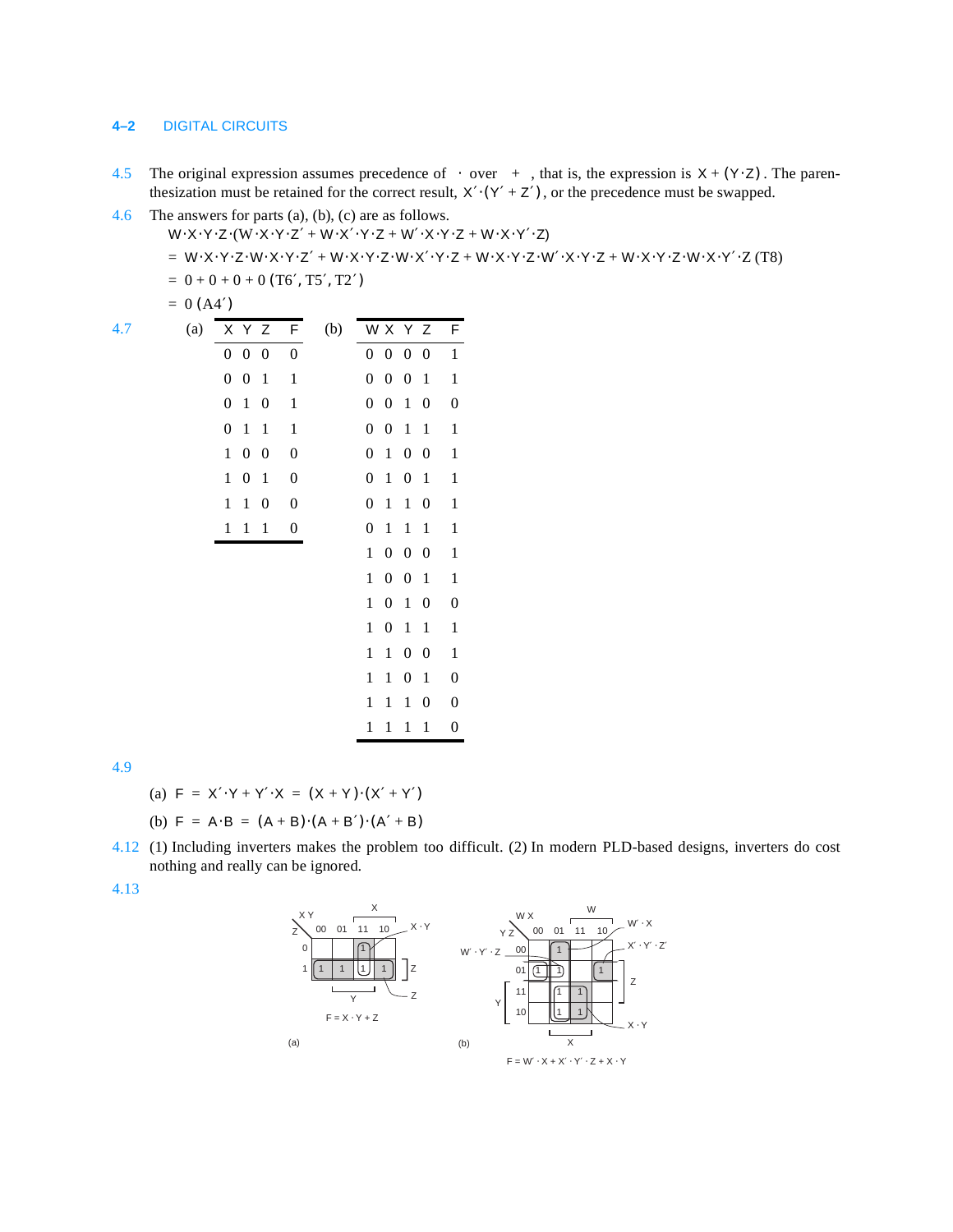#### EXERCISE SOLUTIONS **4–3**

1 || 1 || || || 1 00 *(*01 11 10 ∠ Y′ ⋅ Z′ X Y 0 X Y 1 Z Z (a)  $XY \rightarrow$  (b)  $F' = X' \cdot Z' + Y' \cdot Z'$  $F = (X + Z) \cdot (Y + Z)$ 



4.15 (a) Cost is less —one less gate input.



4.19



4.20



4.21 For the minimal sum-of-products expression to equal the minimal product-of-sums expression, the corresponding maps must have the opposite don't-cares covered, so that the expressions yield the same value for the don'tcare input combinations.

(a) Both mininal sum-of-products expressions cover cell 15; they are equal. The minimal product-of-sums expression also covers cell 15, so the expressions are not equal. The s-of-p and p-of-s expressions require the same number of gates, but the p-of-s requires one fewer input.

(b) Both mininal sum-of-products expressions cover cell 3 and 9 and not 15; they are equal. The minimal product-of-sums expression covers cell 15, and not 3 or 9, so the expressions are equal. The p-of-s expression requires fewer gates and inputs.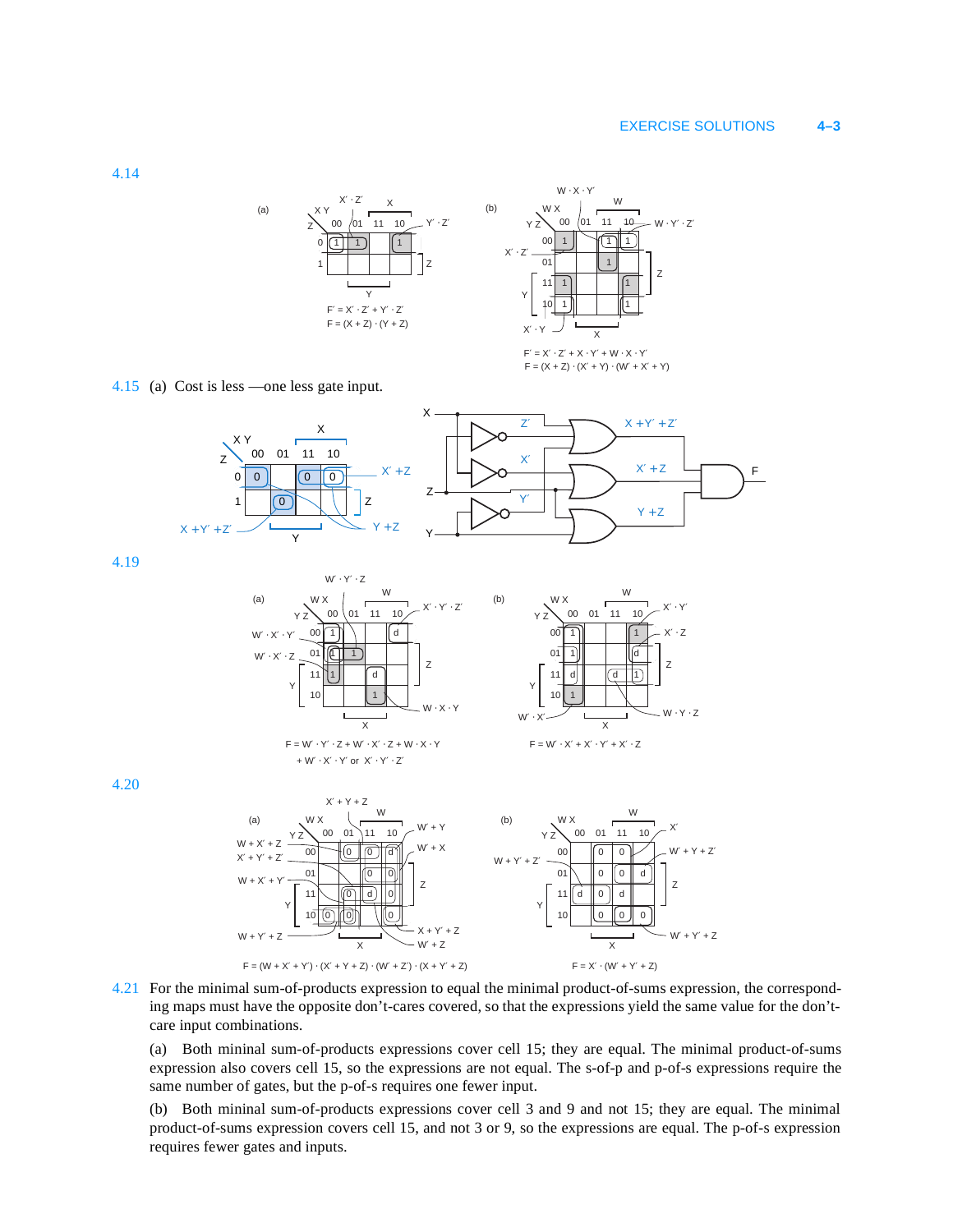### **4–4** DIGITAL CIRCUITS

#### 4.22 Consensus terms that must be added to cover the hazards are "circled" with rectangles.



4.28



Analyzing this circuit with the standard method for feedback sequential circuits (Section 5.5), we get the following excitation equation:

$$
Q^* = X' \cdot ((Y \cdot Q)' + Q)
$$

$$
= X' \cdot (Y' + Q' + Q)
$$

$$
= X' \cdot 1 = X'
$$

Thus,  $Q*$  is a function of X alone, and is independent of the circuit's previous "state."

4.29

$$
X \cdot 1 = X (T1')
$$
  

$$
X \cdot (Y + Y') = X (T5)
$$
  

$$
X \cdot Y + X \cdot Y' = X (T8)
$$

4.31

$$
(X + Y') \cdot Y = X \cdot Y + Y' \cdot Y \text{ (T8)}
$$
  
= X \cdot Y + Y \cdot Y' \text{ (T6')}  
= X \cdot Y + 0 \text{ (T5')}  
= X \cdot Y \text{ (T1)}

4.35

$$
X_1 \cdot X_2 \cdot ... \cdot X_n \cdot X_n = X_1 \cdot X_2 \cdot ... \cdot (X_n \cdot X_n) \text{ (T6', T7' as required)}
$$
  
=  $X_1 \cdot X_2 \cdot ... \cdot X_n \text{ (T3')}$   

$$
X_1 + X_2 + ... + X_n + X_n = X_1 + X_2 + ... + (X_n + X_n) \text{ (T6, T7 as required)}
$$
  
=  $(X_1 + X_2 + ... + X_n) \text{ (T3)}$ 

4.37 Figure 3–4(d) is more appropriate, since electrically a TTL NOR gate is just the wired-AND of inverters. 4.39

(a) True. If  $A \cdot B = 0$  then either  $A = 0$  or  $B = 0$ . If  $A + B = 1$  then either  $A = 1$  or  $B = 1$ . Therefore,  $A, B = 0, 1 \text{ or } 1, 0, \text{ and } A = B'$ .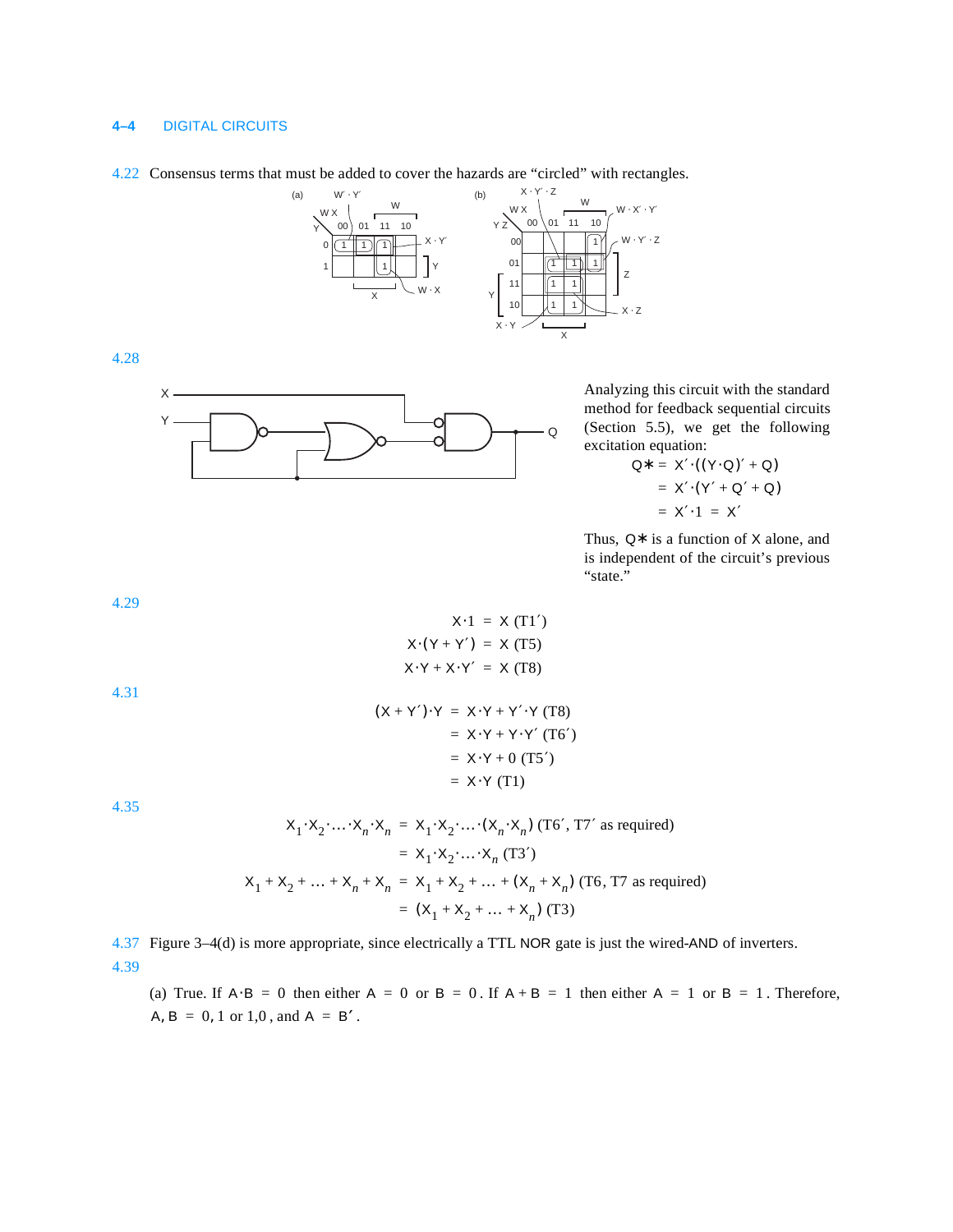$$
F(X_1, ..., X_i, X_{i+1}, ..., X_n) = X'_1, ..., X'_i \cdot F(0, ..., 0, X_{i+1}, ..., X_n)
$$
  
+ X'\_1, ..., X'\_i \cdot F(0, ..., 1, X\_{i+1}, ..., X\_n)  
...  
+ X'\_1, ..., X'\_i \cdot F(1, ..., 1, X\_{i+1}, ..., X\_n)  
2<sup>i</sup> minterms 2<sup>i</sup> combs

A dual theorem may be written based on maxterms.

- 4.46 Yes, 2-input NAND gates form a complete set of logic gates. We prove the result in the figure on the right by showing that these gates can be used to make 2-input AND gates, 2-input OR gates, and inverters, which form a complete set.
- 4.52 Take the dual, "multiply out," and take the dual again. The result is the same as "adding out."
- 4.58 (a) 16 ns. (c) 18 ns. (d) 10 ns.

4.61 To make it easier to follow, we'll take the dual, multiply out, and then take the dual again. Also, we'll simplify using theorems T3' and T6', otherwise we'll get a nonminimal result for sure. For Figure 4–27:  $Y.7 + Y'.7 + Y'.Y.7'$ 

$$
F^{D} = (X + Z) \cdot (Y' + Z) \cdot (X' + Y + Z')
$$
  
= X \cdot Y' \cdot Z' + X \cdot Z \cdot Y + Z \cdot Y' \cdot X' + Z \cdot Y' \cdot X' + Z \cdot Z \cdot X' + Z \cdot Z \cdot Y(T8, TS', T2')  
= X \cdot Y' \cdot Z' + X \cdot Y \cdot Z + X' \cdot Y' \cdot Z' + X' \cdot Z + Y \cdot Z (T3', T6')  

$$
F = (X + Y' + Z') \cdot (X + Y + Z) \cdot (X' + Y' + Z) \cdot (X' + Z) \cdot (Y + Z) \text{ (not minimal)}
$$

For Figure 4-29:

$$
F = X \cdot Z' + Y'
$$
  
\n
$$
F^{D} = (X + Z') \cdot Y'
$$
  
\n
$$
= X \cdot Y' + Z' \cdot Y' (T8)
$$
  
\n
$$
= X \cdot Y' + Y' \cdot Z' (T6')
$$
  
\n
$$
F = (X + Y') \cdot (Y' + Z') (minimal)
$$

4.63



 $\mathsf{F} = \mathsf{W}'\cdot \mathsf{X}\cdot \mathsf{Y} + \mathsf{W}'\cdot \mathsf{Y}\cdot \mathsf{Z}' + \mathsf{W}\cdot \mathsf{Y}'\cdot \mathsf{Z} + \mathsf{W}\cdot \mathsf{X}\cdot \mathsf{Z}$ 

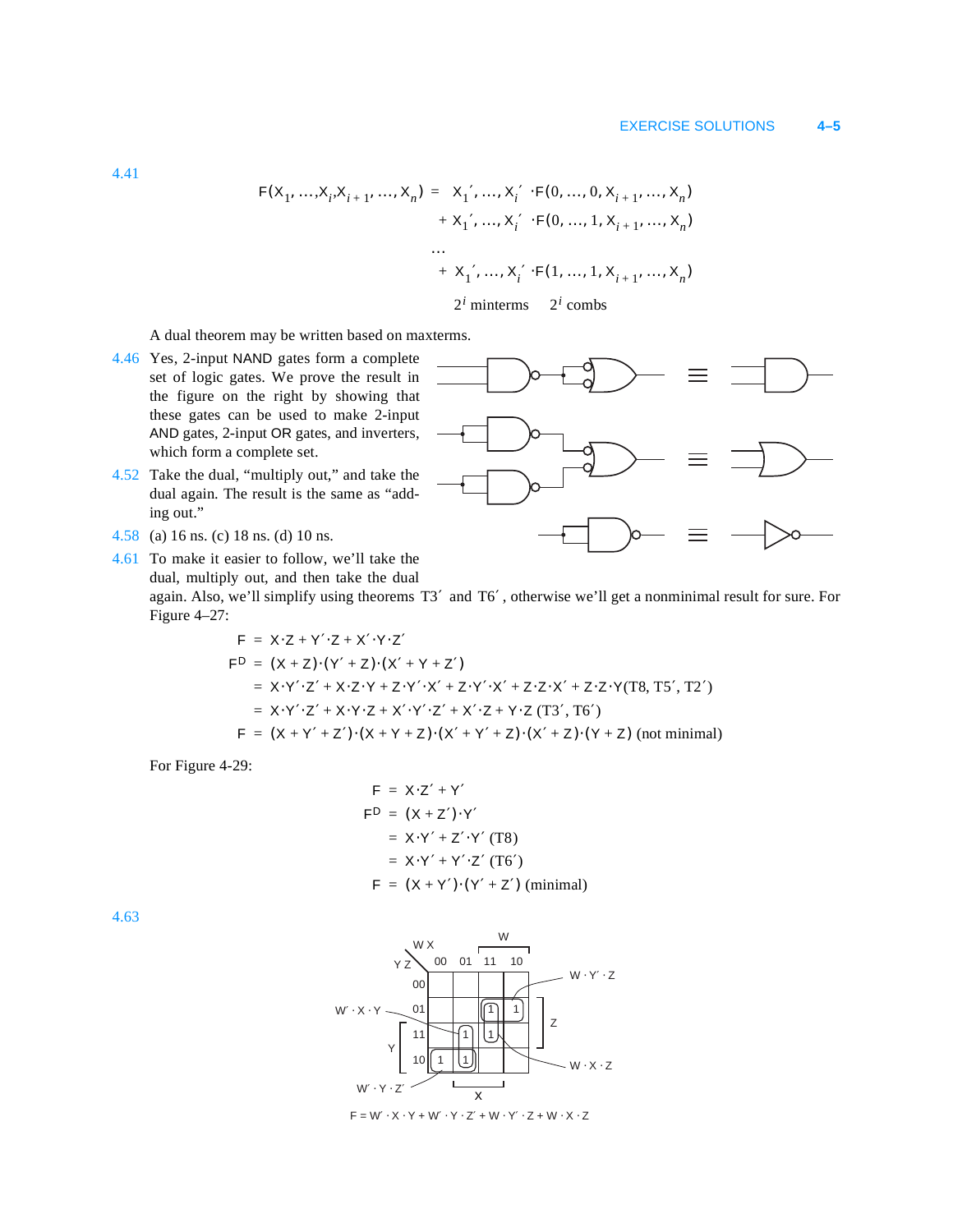## **4–6** DIGITAL CIRCUITS

4.69 For part (d), note that it is easiest to work with the product-of-sums directly; rather than multiplying out, one simply enters the 0s on the map.



4.70 Note that in these maps are drawn for the "true" function and we've written sum terms for the prime implicates (the dual of prime implicants) directly, instead of using the complement method suggested in Section 4.3.6.